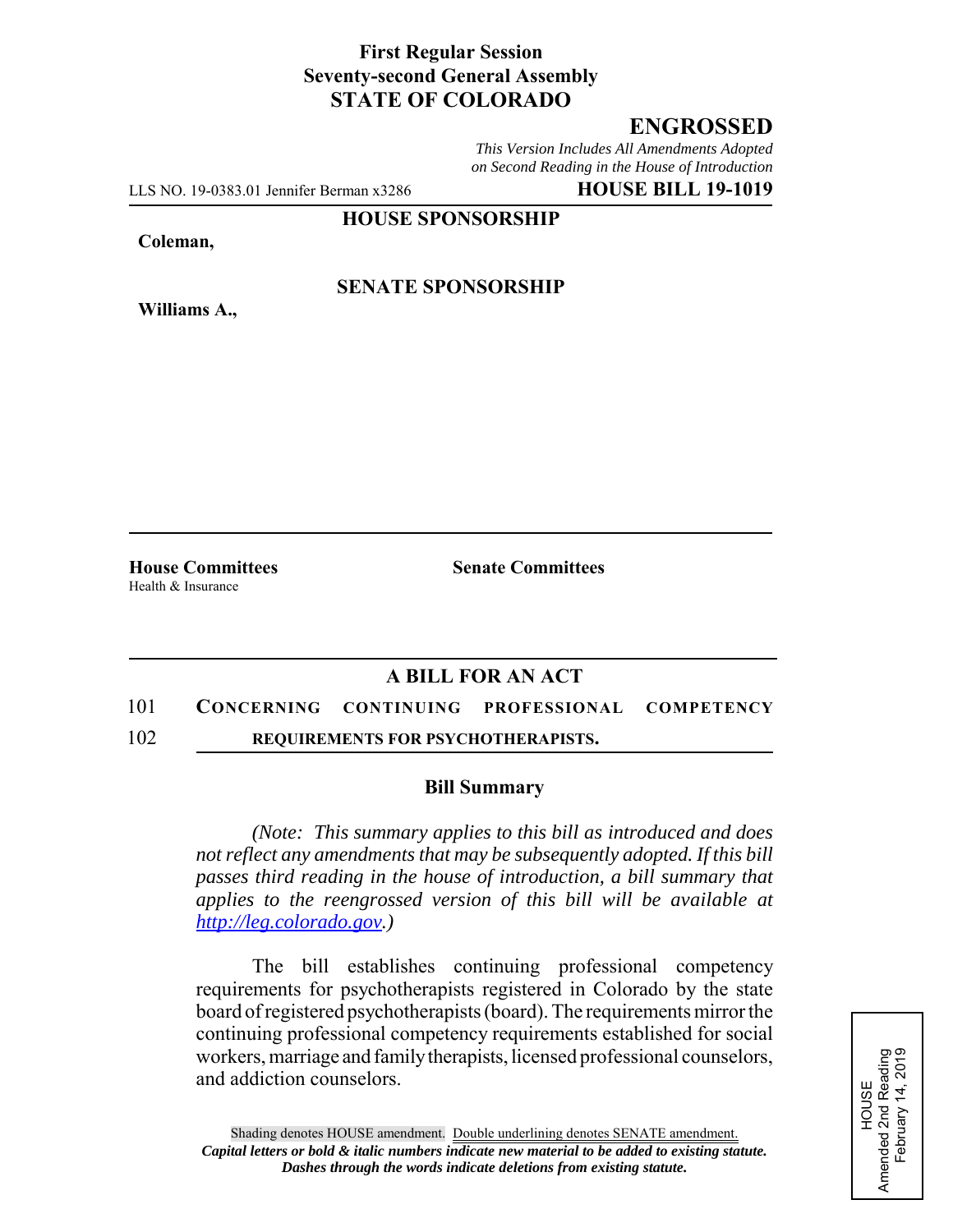On or before March 1, 2020, the board is required to adopt rules establishing a continuing professional competency program that includes the following elements:

- ! A self-assessment of the knowledge and skills of a registered psychotherapist;
- ! The development, execution, and documentation of a learning plan; and
- ! Periodic demonstration of knowledge and skills through documentation of activities.

 *Be it enacted by the General Assembly of the State of Colorado:* **SECTION 1.** In Colorado Revised Statutes, **add** 12-43-713 as follows: **12-43-713. Professional competency - rules.** (1) ON OR BEFORE MARCH 1, 2020, THE BOARD SHALL ADOPT RULES ESTABLISHING THE FOLLOWING FOR REGISTERED PSYCHOTHERAPISTS: (a) A MINIMUM STANDARD OF PROFESSIONAL COMPETENCY TO ENTER THE PROFESSION, INCLUDING A REQUIREMENT OF HAVING OBTAINED A HIGH SCHOOL DIPLOMA OR A PASSING SCORE ON THE GENERAL EDUCATIONAL DEVELOPMENT EXAMINATION; AND (b) A CONTINUING PROFESSIONAL COMPETENCY PROGRAM. **SECTION 2.** In Colorado Revised Statutes, 12-43-212, **amend** (2) as follows: **12-43-212. Denial of license, registration, or certification - reinstatement.** (2) If a board determines that an applicant does not 17 possess the applicable qualifications required by this article ARTICLE 43 or, for a licensed clinical social worker, licensed social worker, licensed marriage and family therapist, licensed professional counselor, REGISTERED PSYCHOTHERAPIST, OR licensed addiction counselor or level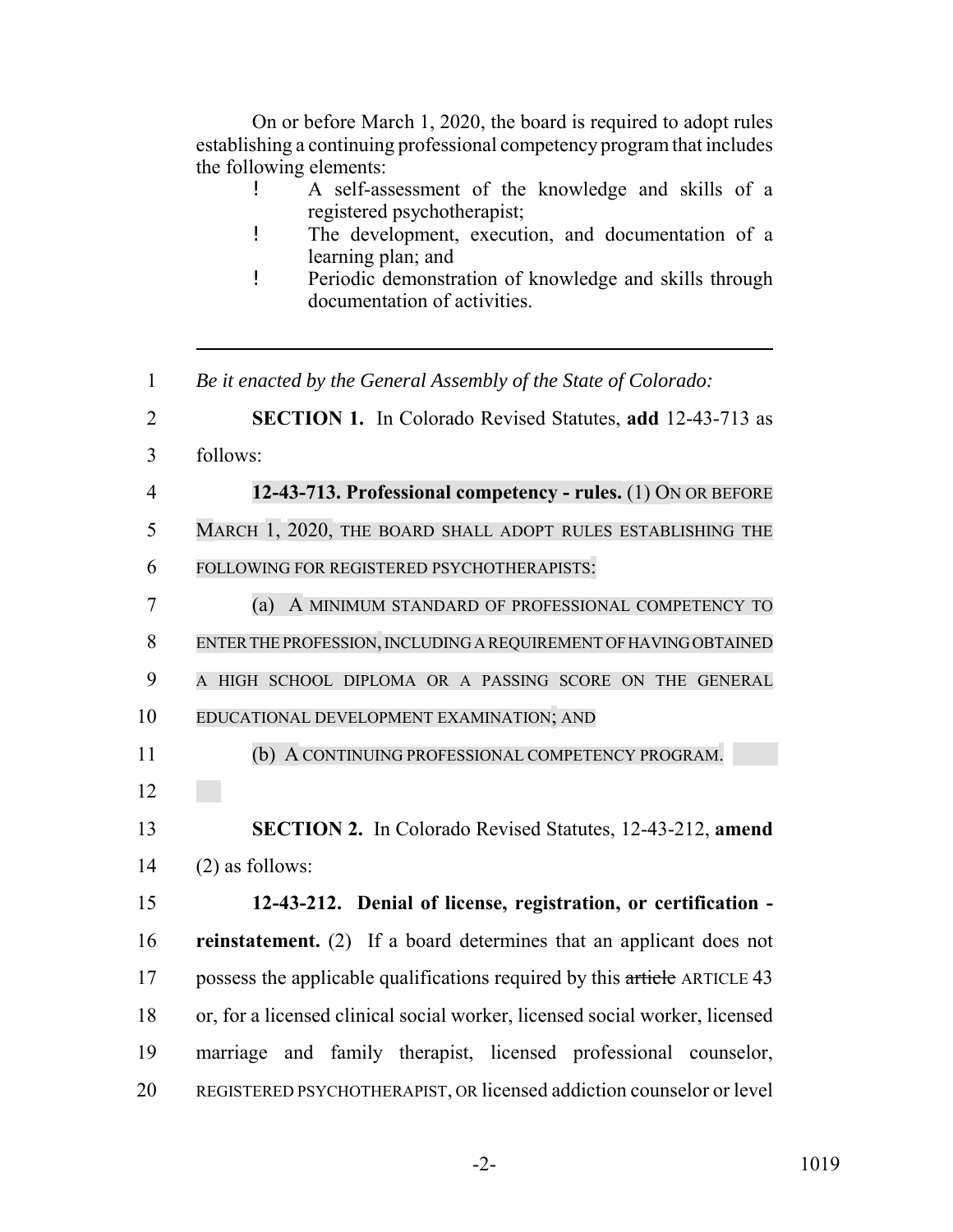| $\mathbf{1}$   | II or III certified addiction counselor, is unable to demonstrate his or her   |
|----------------|--------------------------------------------------------------------------------|
| $\overline{2}$ | continued professional competence as required by section 12-43-411,            |
| 3              | 12-43-506, 12-43-605, 12-43-713, or 12-43-805, respectively, the board         |
| $\overline{4}$ | may deny the applicant a license, registration, or certification or deny the   |
| 5              | reinstatement of a license, registration, or certification. If the application |
| 6              | is denied, the board shall provide the applicant with a statement in writing   |
| 7              | setting forth the basis of the board's determination that the applicant does   |
| 8              | not possess the qualifications or professional competence required by this     |
| 9              | article ARTICLE 43. The applicant may request a hearing on the                 |
| 10             | determination as provided in section 24-4-104 (9). $C.R.S.$                    |
| 11             | <b>SECTION 3.</b> In Colorado Revised Statutes, add to article 245             |
| 12             | as relocated by House Bill 19-1172 12-245-706 as follows:                      |
| 13             | 12-245-706. Professional competency - rules. (1) ONOR BEFORE                   |
| 14             | MARCH 1, 2020, THE BOARD SHALL ADOPT RULES ESTABLISHING THE                    |
| 15             | FOLLOWING FOR REGISTERED PSYCHOTHERAPISTS:                                     |
| 16             | (a)<br>A MINIMUM STANDARD OF PROFESSIONAL COMPETENCY TO                        |
| 17             | ENTER THE PROFESSION, INCLUDING A REQUIREMENT OF HAVING OBTAINED               |
| 18             | A HIGH SCHOOL DIPLOMA OR A PASSING SCORE ON THE GENERAL                        |
| 19             | EDUCATIONAL DEVELOPMENT EXAMINATION; AND                                       |
| 20             | (b) A CONTINUING PROFESSIONAL COMPETENCY PROGRAM.                              |
| 21             | <b>SECTION 4.</b> In Colorado Revised Statutes, 12-245-214, amend              |
| 22             | as relocated by House Bill 19-1172 (2) as follows:                             |
| 23             | 12-245-214. Denial of license, registration, or certification -                |
| 24             | reinstatement. (2) If a board determines that an applicant does not            |
| 25             | possess the applicable qualifications required by this article 245 or, for a   |
| 26             | licensed clinical social worker, licensed social worker, licensed marriage     |
| 27             | and family therapist, licensed professional counselor, REGISTERED              |